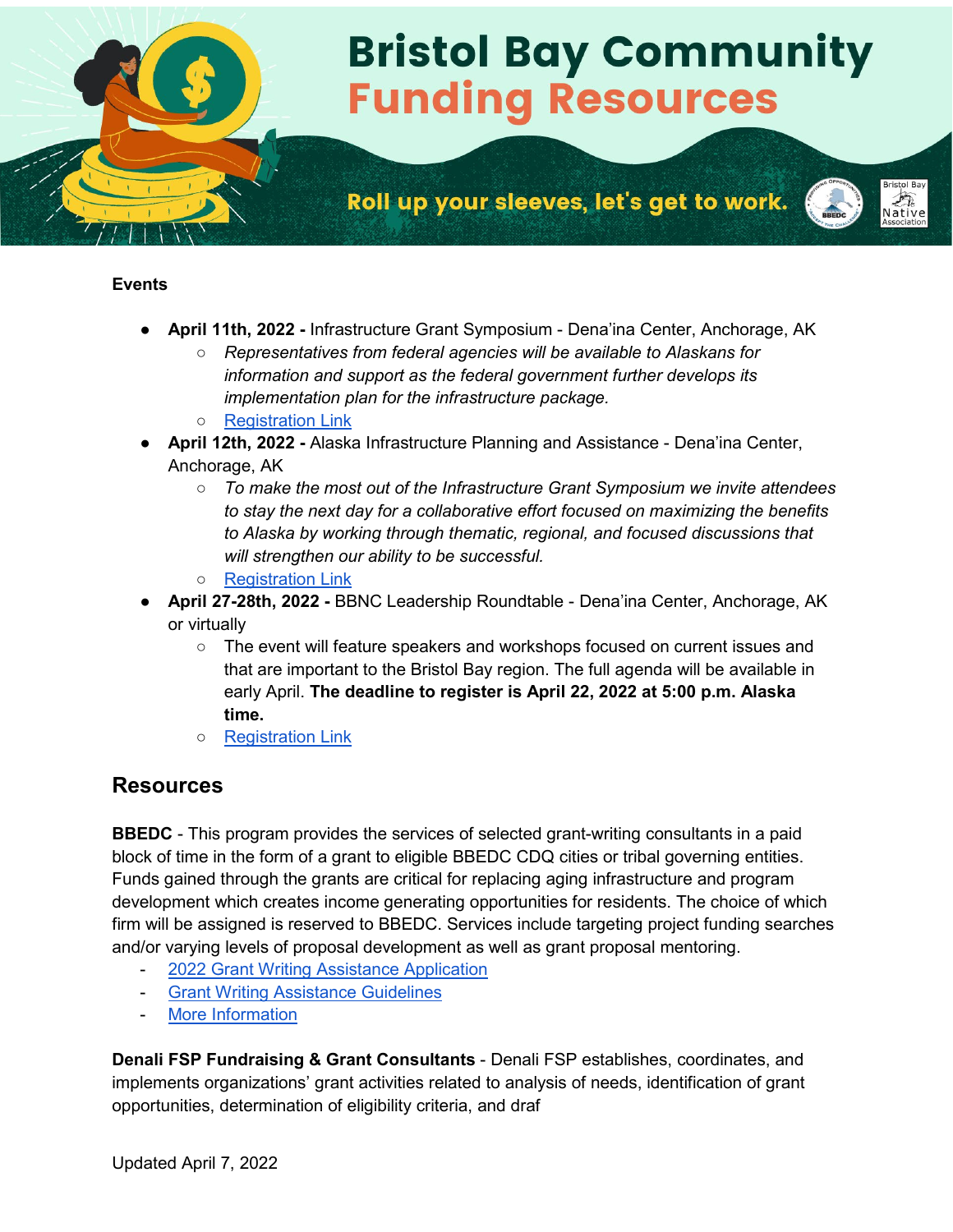

ting and submission of proposals to apply for financial grants from federal and state departments, foundations, and other agencies.

- 2022 List of Services
- [More Information](https://denalifsp.com/grant-management-services/)

**Alaska Municipal League (AML)** - AML and its partners have collaborated to offer a FREE pregrant application consultation to talk through their interests, eligibility, and processes for upcoming funding opportunities with an experienced grant writer. Entities that have identified a grant that they believe fits a need, should follow the intake process outlined with AFN's Navigator Program.

- For other grant writing sources that are consultants and fee based or more information, check out this [Grant Writing Tools](https://alaskaarpa.org/resources/grant-writing-tools/) webpage.
- AML has additionally developed a pool of grant writers to assist with grant writing needs. Please visi[t](https://nativefederation.us7.list-manage.com/track/click?u=ae5180eeb8bd15ef35cebf021&id=b5cb53f0a5&e=84cdc75a67) [https://alaskaarpa.org/resources/grant-writing-tools/.](https://nativefederation.us7.list-manage.com/track/click?u=ae5180eeb8bd15ef35cebf021&id=b5cb53f0a5&e=84cdc75a67)

#### **AFN Navigator Program - Helping Alaska Natives stop COVID and secure resources.**

AFN and AML are collaborating to offer tribal governments a free opportunity to talk through the pre-grant application process with an experienced grant writer. Tribal government representatives will be able to discuss their needs and priorities and learn about basic processes to apply for federal grants.If you would like to visit with the grant writer, here's the process:

- Contact AML at membersupport@akml.org or 907-586-1325 to indicate your interest.
- AML will get your name, affiliation, contact information, and a short version of your needs.
- AML will share that information with our contracted grant writing professional, who will contact you directly to schedule some time for a phone meeting.

You may select any or all of the topics below, to discuss with the grant writer.

- Needs or priorities of your community and why you need funding.
- Grant opportunities that might be a 'good fit' for your need(s).
- Budgets and other requirements commonly needed with grant applications.
- Timing needed to write grants, along with key steps for gathering and coordinating information.
- Requirements of registration in SAM.gov.
- Purpose for registering in Grants.gov.